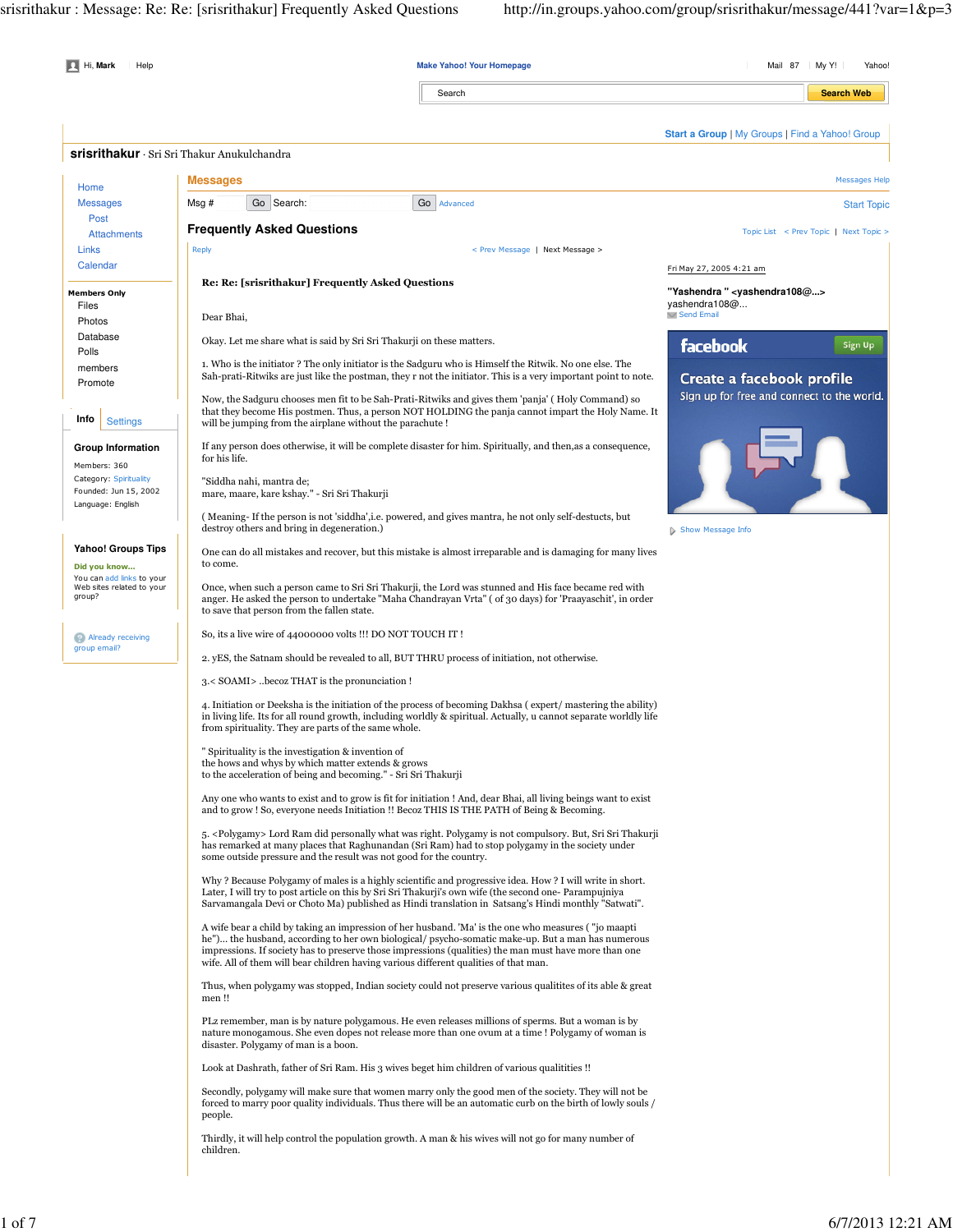Now, there r some more points to be noted which hv to be simultaneoulsy followed. a) every man ( every dick, tom and harry) doesn't have right to marry. The criminals, untoward elements, menatlly retarded, genetically diseased, progeny of pratilom-marriages etc CANNOT MARRY. B) every man doesnt have the right to be polygamous. Only if he can sustain more than one- in daily needs, in love and other ways. c) A man desperate for marriage is unfit for marriage. " Surrender of a man at the feet of women is the sole disqualification to be a husband."- Sri Sri Thakurji. d) A man cannot himself decide to marry again. ONly his first wife can decide this. Her permisssion is a pre-requisite. Actually, its the responsibilty of the first wife to see to it that her husband get more wife/wives. Rev. Shodashibala Devi ( Boro Ma)was Sri Sri Thakurji's first wife.When her younger sister Rev. Sarvmangala Devi approached Sri Sri Thakuji for marriage, He said- "Its not in my hands, u must seek permission from my wife and mother. I cannot decide myself." Rev. Boro Ma gave permission and her sister married Sri Sri Thakurji. She became known as Rev. Choto Ma. This is an example set by Maryada Purushottam Sri Sri Thakurji. Lord Ram, Krishna, Buddha, Jesus, Mohammad, Chaitanya, Paramhans & Sri Sri Thakurji are ONE & the SAME. They come again and again in new forms to establish the real science of life. And, the present prophet is the Fulfiller of all the past ones. One cannot follow the previous ones without following the present one. Vande Purushottamam ! Yashendra On Thu, 26 May 2005 Vitthal Sawant wrote : >Jayguru, > >Dear Yashendra bhai, > >These FAQ's are available on Radhaswami Dinod's web >site (http://www.radhaswamidinod.org) 24\*7 days, i >downloaded it and posted it in our group. > >I also found it "A really thought provoking & deeply >spiritual subject", so i am sharing it with others. > >I have some doubts and want to know Thakurji's sayings > on these doubts: > >1. If initiator can reveal the satnam, then why not >others should reveal it? What r its consequences for >the one who reveals ? > >2. Don't u think that, if it is a SATnam, then it >should be reveled to all, everyone (NOn-vegetarians, >habitual drinkers, criminals....anyone) will benefit > from it. > >3. <The spelling should always be SOAMI.> > Why? and Why not Swami or Swamy etc? > >4. There should not be any condition for initiation, >agree with you, but what is the meaning of initiation? >why should someone took initiation? just to solve his >personal or physical worldly problems or to to advance >in spiritual world? > >5. are these people (NOn-vegetarians, habitual >drinkers, criminals) are true seekers of Spiritual >Truth? > >6. <br/> <br/> <br/>on polygamy> i think polygamy is not practical >in current Indian situations. earlier it could have >helped to maintain 'culture, civilization and country' >but in current Indian population and economical >situation it would be disaster. this concept is best >suitable for those country who have more resources and >less populations like Australia. > >We consider Shri Ram as Purna Puroshattam, one of his >best quality was He had only one wife - Sita. Shri Ram >was Eak Patni (wife), Eak Vachani (Promise) and Eak >Baani (arrow-aim). > >hope u or someone else will clear it. > > >Thanks, >Vitthal Sawant > > > >--- Yashendra <yashendra108@...> wrote: > > > Respected,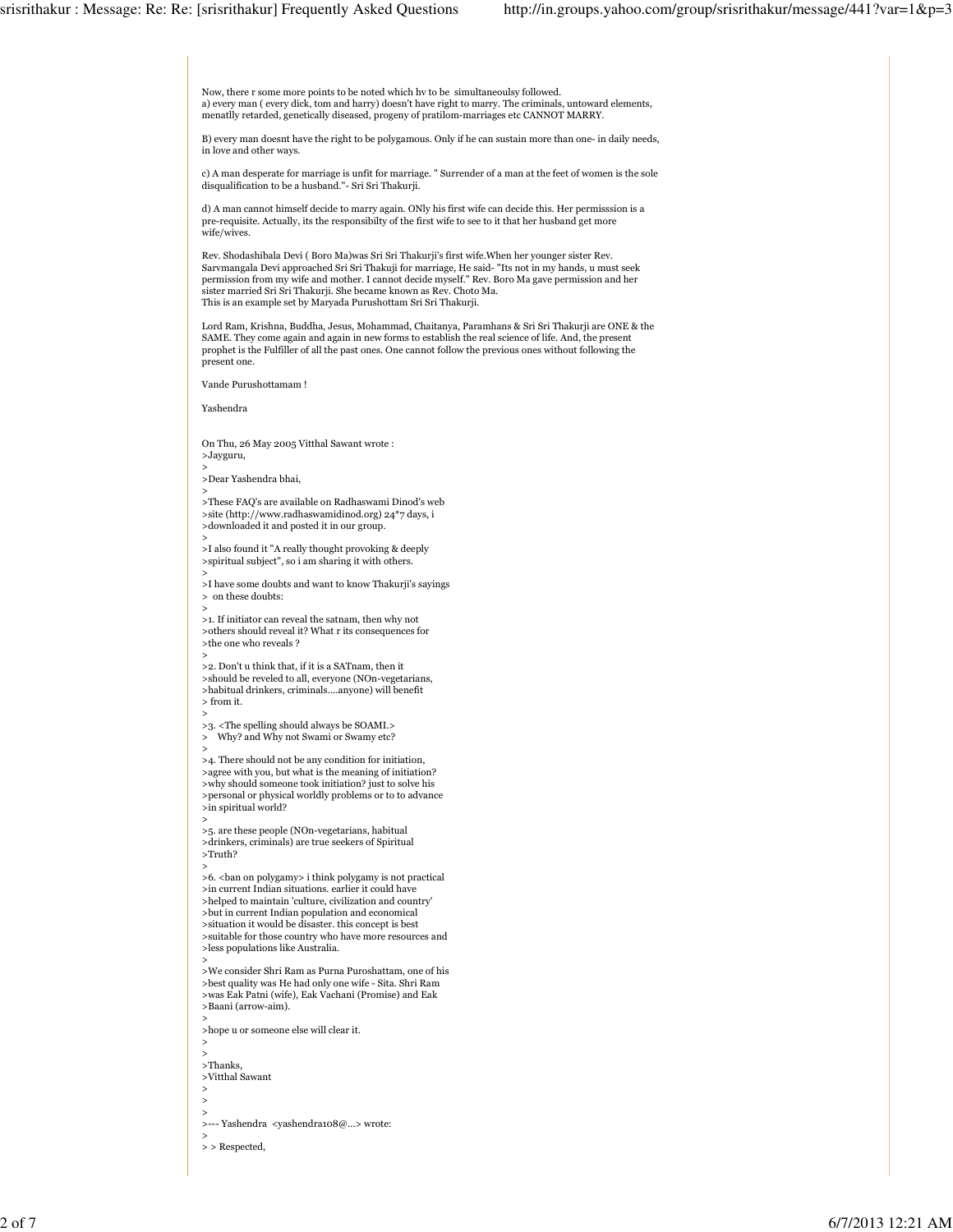$>$ > > A really thought provoking & deeply spiritual > > subject indeed ! Thank u for putting it up. I wd > > share my perceptions on this later, but i want to > > bring a few IMPORTANT things to ur kind attention.  $>$ > > 1. VERY IMP.- Can u reveal the SATNAM in a forum  $\,>$   $>$  where non-initiates are also there ? What has Sri > > Sri Thakurji said about it ? What r its consequences > > for the one who reveals ?  $\rightarrow$ > > 2. The spelling should always be SOAMI.  $\rightarrow$ > > 3. From where u got "the conditions for initiation > > "?? Has Sri Sri Thakurji given these. If yes, where > > ? I am asking this becoz HE has repeatedly said > > anyone in any condition can take initiation. > > NOn-vegetarians, habitual drinkers, criminals.... > > anyone !! No PRIOR ccondition at all !!.....  $>$  > ....  $>$   $>$ > > 4. Where has Sri Sri Thakurji said about having only > > one wife ?? HE has time and again said that ban on > > polygamy has been one of the resaons of downfall of > > our culture, civilization and country. HE was dead > > against Hindu Code Bill. HE Himself had more than 5 > > wives. First 2 of them were siblings. Rev. Boro ma > > had Rev. Bor da & Mejo da + daughters. Rev. Choto Ma > > had Rev. Kajal da (now the only surviving son of Sri > > Sri Thakurji). Another wife had only one daughter. > > Others didnt hv any.  $\rightarrow$   $>$ > > I will write more. But later. > > VAnde Purushottamam !!  $\rightarrow$ > > Yashendra  $>$  $>$   $>$  On Tue, 24 May 2005 Vitthal Sawant wrote :  $>$  >  $>$  $>$  >  $>$ > > >Question : Which is the Most Powerful Name to use  $>$  for > > > the salvation?  $>$  > > > > >Answer : The holy name Radhaswami is the most > > powerful > > >name, which has been given out by the Supreme Being > > >Himself. It resounds in splendid refulgence in the > > >highest abode and can be heard within us only by > > those > > >who perform true practice of Surat Shabd Yoga > > exactly > > >according to the instructions given by the > > Radhaswami > > >Master. > > > > > >The faculty of hearing inherent in the spirit is > > >developed by this process of devotional practice.  $>$   $\mbox{The}$ > > >sound, in articulate speech, of the spirit-current  $>$  is > > >'Radha', and that of its Reservoir is 'Swami., > > >therefore Radhaswami is accordingly held to be the > > >only true and real Name of the Supreme Creator. If  $>$  we > > >were to repeat internally a sound which is an > > >imitation in articulate speech of the sound > > emanating > > > from the presiding deity of a sphere at the focus  $>$  of > > >the nervous centre corresponding to that sphere, > > the > > >vibrations set up therein by this process will, as > > the > > >practice advances, come into harmony with the > > >vibrations in sounds already existent in the  $\,>$  sphere, > > > and when the unison or concord of the two sets of > > >vibrations is complete, they would commingle and > > >respond to each other. The subjective functions and > > >powers of the deity would then be imbibed, and the > > >great force which he wields in His sphere could be > > set  $\,$  >  $\,$  >  $\,$  >  $\,$  in motion by using the holy name at the will of the > > >devotee.  $>$  > > > > >The same was the official name by the Agra Saints > > (the > > >August Founders of the Radhaswami faith) and also  $>$  of

> > >Param Dayal Baba Faqir Chand Maharaj.

 $>$  > >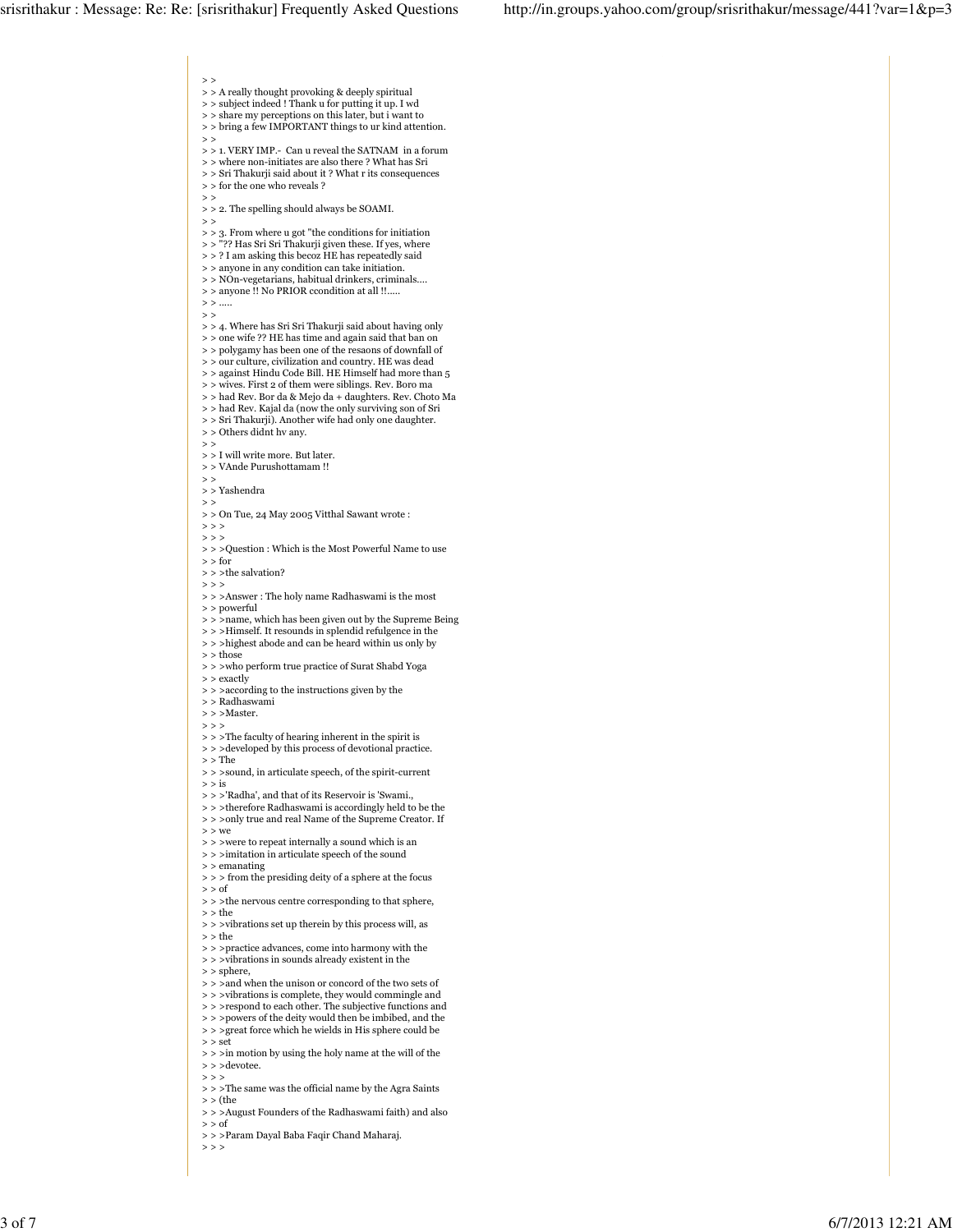> > >The Sarbachan (verse), the holy book by Swami ji  $>$   $\langle$  Shiv > > >Dayal ji) Maharaj is started by this below given > > verse  $>$   $>$   $\text{itself:}$  $>$  > > > > >Radhaswami gaay kar, janam sufal kar ley.  $\rightarrow$   $>$ > > >Yahi naam Nijnaam hai,man apne dhar ley.  $>$  >  $>$ > > >Its English version is that the Radhaswami name is > > the > > >Nijnaam (official name of Supreme Father) and a > > true > > >seeker must keep it in the core of his/her mind and  $>$  >  $>$ use it for salvation. This holy name Radhaswami > > > signifies both the Supreme Being and the original > > >Spirit or Sound current (or Word) which emanated  $>$  from > > >His Holy Feet.  $>$   $>$   $>$ > > >Other top Indian saints also have recommended the > > same > > >holy Name. For example Saint Kabir has clearly > > saith:  $>$  >  $>$ > > >Kabir DHARA agam ki, satguru di lakhay.  $>$  >  $>$ > > >Tahi ulat sumrin kar, SWAMI sang milay.  $>$  > > > > >Here He says that the current (dha-ra) of  $>$  <code>inaccessible</code> > > >(agam loka) is to be transposed to merge with the > > >Swami. In this way, when both are combined, they > > form > > >Radhaswami and this is to be used for repetition. > > >Similarly Saint Dadu Dayal has also very clearly > > >saith:  $>$  >  $>$  $>$   $>$   $>$  Swami to satlok hai, radha triloki mahi.  $>$  > > > > >Dadu dono ek mila, tera janam maran mit jahi.  $\rightarrow$   $>$  $\,$  >  $>$  >That the spirit current is radha which at present > > >resides in material world whereas its Lord is in > > >spiritual plane and it is to be merged with that > > Swami > > >for your salvation.  $\rightarrow$   $>$ > > >All obstacles thrown in the way and traps laid by > > >Universal Mind and Matter to stop or interfere with > > >the progress of a spirit to the highest mansion of > > the > > >Supreme Being in pure spiritual regions, disappear  $>$   $\alpha$  >  $\alpha$  +  $>$   $>$   $>$  once on the pronunciation of this Holy Name > > Radhaswami > > > by the devotee; such is the immediately effect and > > >beneficial influence exercised by this Almighty  $>$   $>$  Name.  $\,>$   $>$   $>$   $\,>$   $\,$   $\,$   $\,$   $\,$   $\,$  at once strikes awe and terror in the heart of  $>$  the  $\,$ > > >conflicting agents and revolting forces met with by > > >the devotee while traversing the material regions > > and > > >gradually removes them altogether from his/her > > path.  $>$  >  $>$ > > >Whereas in the Five names, the initial four belong  $> 5$ > > >KAL (Universal Mind) regions, therefore why to > > repeat > > >these lower order names when the soul gets ascended > > to > > >higher regions? The Fifth name also belongs to a > > lower  $\rm >>$   $>$   $\rm >$   $\rm >$   $\rm by$  six regions (chakras) than the Radhaswami name.  $>$  >  $>$ > > >The spirit current has a natural attraction towards > > >the Radhaswami Name, because it is the drop of that > > >very Ocean, hence this is the Most Powerfull Name > > to  $>$  >  $>$ use  $\rightarrow$   $>$ > > >Question : What are conditions for the initiation?  $>$  > > > > >Answer : Below given are the only four conditions :  $>$  >  $>$ 

> > >1. To use only Lacto-Vegetarian foods.

 $>$  >  $>$ 

> > >2. Not to use any intoxicants (including Alcohol).  $>$  > >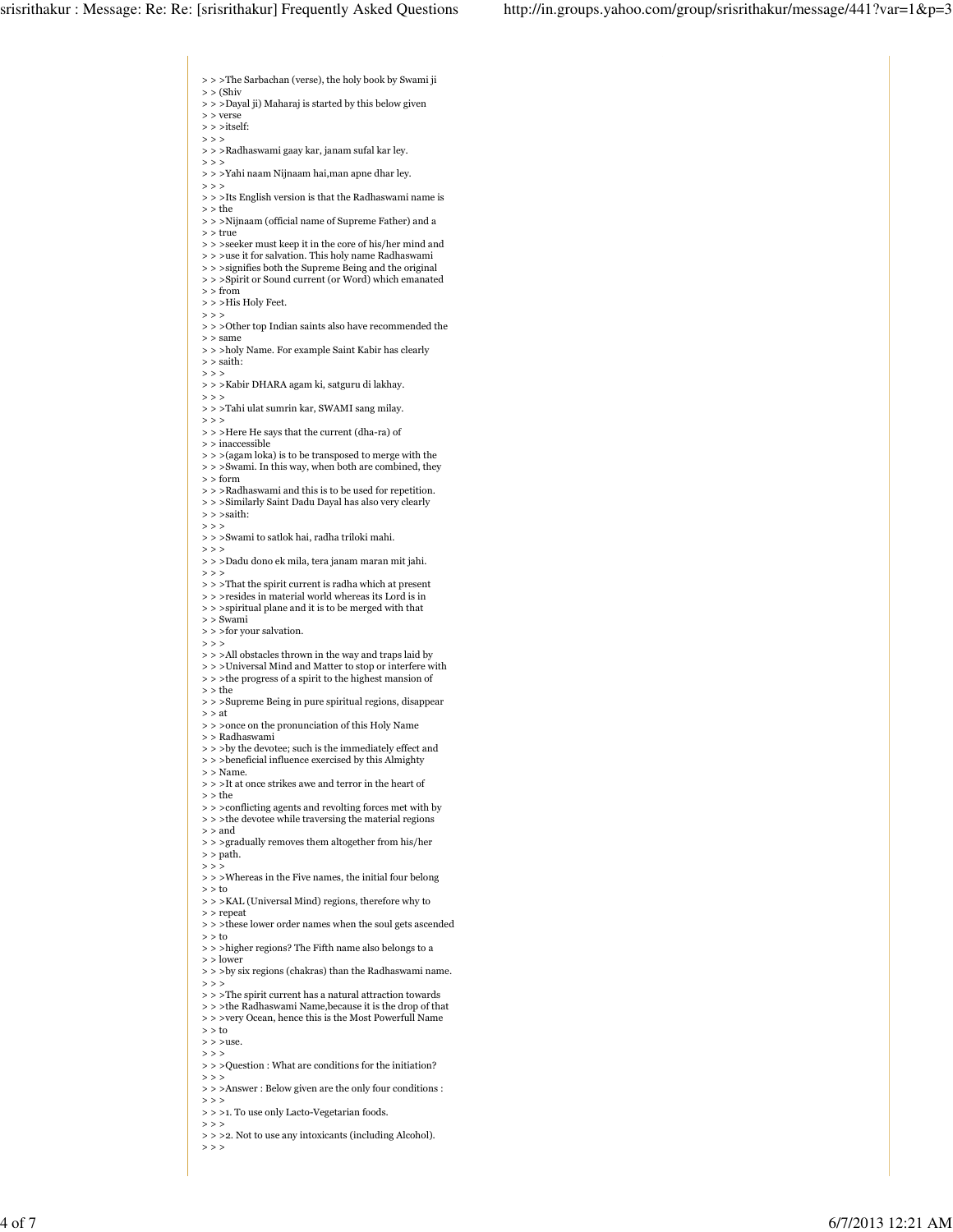> > >3. To live only with one legal wife (or husband) > > >otherwise remain celibate.  $>$  > >  $>$  > > 4. Must devote 2 hrs. and 40 mins. (may be in > > parts)  $>$  >  $>$  daily for meditation with the Holy Name.  $\rightarrow$   $>$   $>$ > > >Question: Who is the Supreme Being in Radhaswami > > >faith?  $>$  >  $>$ > > >Answer: The Supreme Lord of first degree or pure > > >spiritual regions, which can never be explained by > > > human senses, can only be realised by the spirit  $\,$   $>$   $>$   $>$  senses is the Supreme source of all energies and  $\,$  >  $>$  >intellects i.e. ultimate Supreme Sun. Whereas the > > > Spirit or the Viceroy who presides over the second > > >degree, is the Lord God of the Bible ; he is the  $>$   $\rm{Sat}$  $\, >> \, >$ or Sachchiddnand or Shuddh Brahm of the Veddntees ; > > >the Nirvan of the Jains and the Buddhists and the > > >Lahut of the Mahomedan Saints. The Spirit or > > Governor  $>$  >  $>$  or Parmatma or God of most religions in the world.  $>$  > > > > >Question: Which are good and bad acts?  $>$  >  $>$  $\,$  >  $>$   $>$   $>$   $\,$  Answer: All acts including spiritual practice which > > >tends to free the spirit from matter and raise it  $\gt$   $>$   $>$  towards its source are good works. > > >All acts which tend to degrade the spirit by > > weighing > > >it downwards deeper and deeper into matter are bad > > >work or sin. > > >Also, any action done with a view to help the needy > > > from unselfish motives is good works; and the > > >contrary, bad work in this world.  $>$  >  $>$ > > >Question: What is the True Religion?  $>$  >  $>$ > > >Answer: Any religion or faith which treats of > > rituals  $>$  > > and ceremonies and moral principles etc., and does > > not  $\,$  >  $>$   $>$   $>$  profess to know, or cannot teach the secrets of > > real > > >Truth or the Truth of Truths, is a religion built > > on > > >knowledge and reason or founded on scanty > > information > > >furnished by revelation of a lower order originated > > > from the genious of the second or third grand  $>$  >  $>$  divisions. > > >True religion or faith is that which leads a > > sincere > > >seeker to the region of real Truth, and teaches him  $\gt$   $>$   $>$  the ways and means of traversing the regions where > > >false and untruth and comparative truth governs and  $>$   $\circ$  of > > >finally reaching the highest and most sublime > > mansion > > >where nothing but the Truth of Truths dwells and  $\,>$   $>$   $>$  manifests its unrivalled glory in splendid > > refulgence > > >(White Light) and everlasting joy and happiness.  $>$  > > > > >Question: What are pain and pleasures?  $>$  >  $>$ > > >Answer: Perception by a spirit entity of forcible > > >ejectment of spiritual current, whether partial or  $\,$   $>$   $>$   $>$  total from a mental or material plane which it is > > >occupying, constitutes the sensation of pain. > > >Whereas, perception by a spirit entity of > > > concentration of spiritual current whether partial > > or  $\gt$   $>$   $>$  total, in a mental or material plane which it is > > > occupying, constitutes the sensation of pleasure.  $>$  > >  $>$  >  $>$  $\gt$   $>$   $>$  Question: I have a deep question to You : You are > > > saying that Radhasoimi is caring for us through all > > >times : " Beloved Radhasoami is Your Protector Guru  $>$ is > > >my Father and Mother. Who can describe His glory > > and > > >eminence? Beloved, merciful to the humble, > > Radhasoami,

- > > >does good to my soul every moment.
- $>$  >  $>$
- > > >Huzur Maharaj, Prem Bani Radhasoami
- $>$  > >
- $>$  >  $>$  But is it not that finally Jiva is uniting with
- > > >Paramatma, the inner preliminary divine master of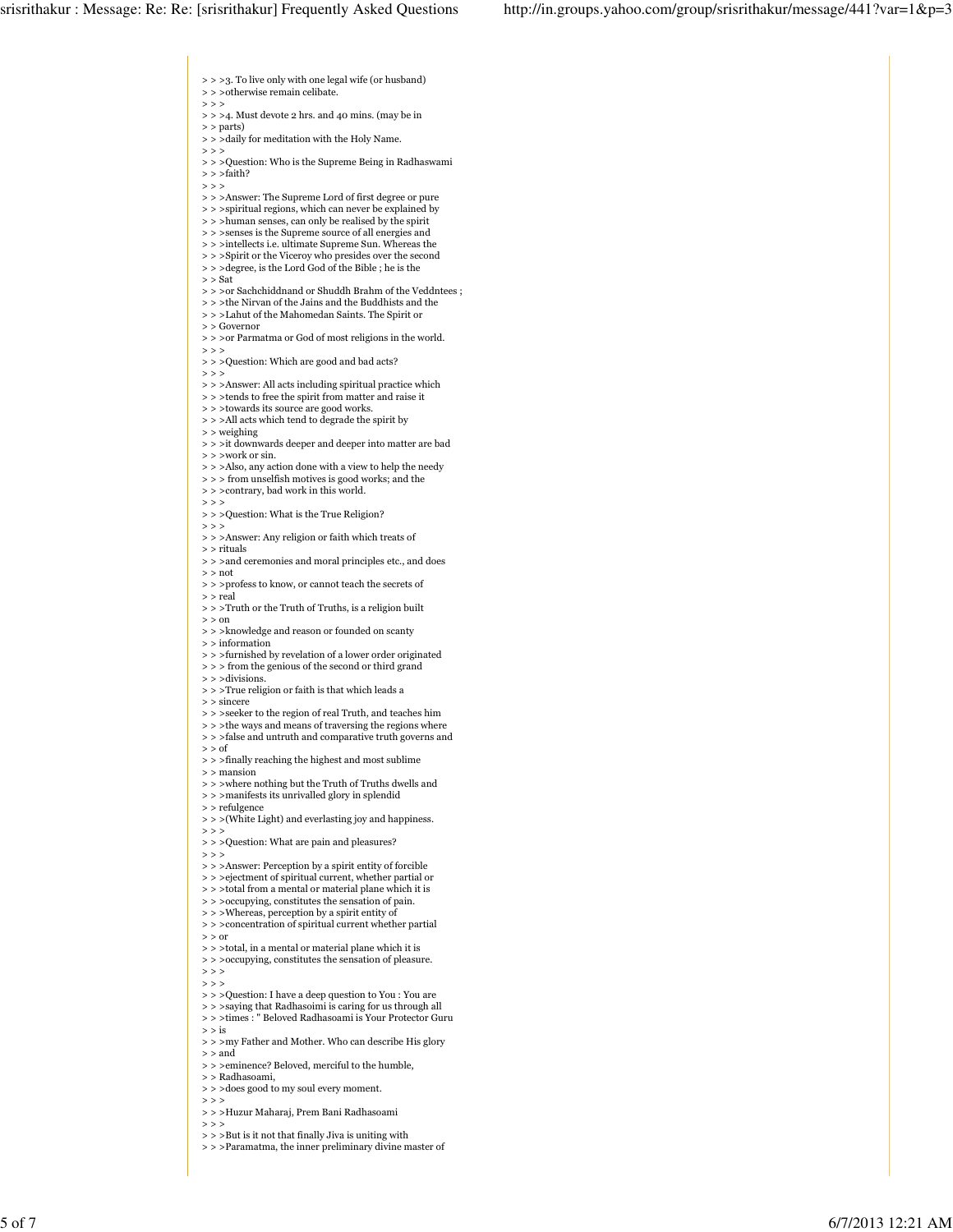> > the > > >soul?  $>$  > > > > >Manfred Buchholz, Munich - Germany  $>$  >  $>$ > > >Answer: My Dear M.Buchholz! It is very true that  $>$  soul > > >unites with the Parmatma, but it happens only after > > >its purification i.e. after transcending the steps  $>$  of > > >evolution of inner divine self. Till then the  $\,$  >  $\,$   $>$   $>$   $\,$  Radhaswami cares the devoted souls all the times > > >&guides thro.its whole spiritual journey; this was > > the > > >objective of Huzur Maharaj in Prembani.  $>$  >  $>$ > > >True steps of systematic evolution of soul are > > evealed  $>$  >  $>$  by the true Master only during initiation raw hand > > can > > >never know and hence transform, because jiva has > > >completely forgotten the path by which it has come  $> 5$ > > >this materialistic world at the time of creation.  $>$  > > > > >There are total 18 internal planes:1st six of  $> \,$  material  $\,>$   $>$   $>$  next six of mental world &last six of  $\,>>\,>$  consciousness(spiritual).<br>During true meditation > > when > > >our surat gets united with the holy word of 1st > > plane > > >than only it is transcended to the next plane& so > > >on.Therefore OUR meditation is nothing but unity of > > >soul with the internal holy words one by one&hence > > the > > >evolution of inner divine self. Those who remain > > >united with a particular word at the time of their > > >last breath, only get merged with that word for > > ever > > > after death.This happens only by lot of daily > > practice > > > of TRUE meditation.And at last, planes of Narayana, > > >sun&cosmic etc. are of very-2 low level but > > Radhaswami > > >is the supreme Lord of the last i.e.18th plane > > Radha > > >means soul & Swami means its Lord].During creation  $\,>$   $\,>$   $\,>$  souls came from that source,<br>therfore soul has all > > >similarities to the Lord and you know that only > > >similar substances can be merged together > > &dissimilar > > >can never.Therefore,soul unites with the Paramatma > > but > > >only after its complete purification by a > > >natural(Sahaj) meditation.  $>$  >  $>$ > > >\* Radhasoami \*  $>$  >  $>$  $>$   $>$ > >\_\_\_\_\_\_\_\_\_\_\_\_\_\_\_\_\_\_\_\_\_\_\_\_\_\_\_\_\_\_\_\_\_\_\_\_\_\_\_\_\_\_\_\_\_\_\_\_\_\_\_\_\_\_\_\_\_\_\_\_\_\_\_\_\_\_\_\_\_\_\_\_ > > >Yahoo! India Matrimony: Find your life partner > > online > > >Go to: http://yahoo.shaadi.com/india-matrimony  $>$   $>$  $\rightarrow$  > >  $\gt$   $>$ > > >Yahoo! Groups Links  $>$  >  $>$  $>$  > >  $>$  >  $>$  $>$  >  $>$  $>$  >  $>$  $>$  >  $>$  $>$   $>$ > > >\_\_\_\_\_\_\_\_\_\_\_\_\_\_\_\_\_\_\_\_\_\_\_\_\_\_\_\_\_\_\_\_\_\_\_\_\_\_\_\_\_\_\_\_\_\_\_\_\_\_\_\_\_\_\_\_\_\_\_\_\_\_\_\_\_\_\_\_\_\_\_\_ >Yahoo! India Matrimony: Find your life partner online >Go to: http://yahoo.shaadi.com/india-matrimony > > > >Yahoo! Groups Links > ><\*> To visit your group on the web, go to: > http://in.groups.yahoo.com/group/srisrithakur/ >  $>>$ \*> To unsubscribe from this group, send an email to:<br>> sristithakur-unsubscribe@ > srisrithakur-unsubscribe@...

>